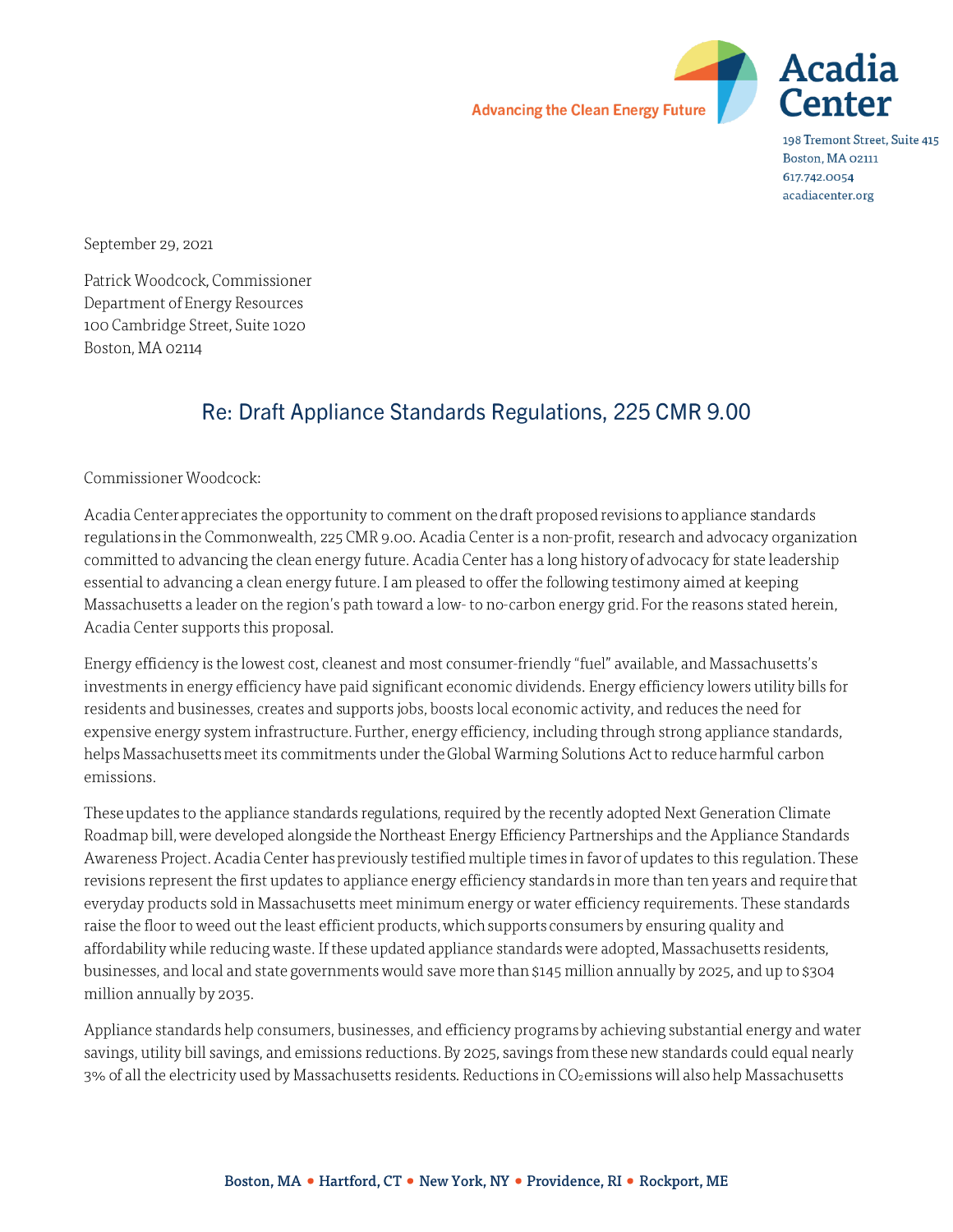

 $\overline{2}$ 

meet Global Warming Solutions Act requirements. Savings in 2025 are estimated to be approximately 173,000 metric tons of CO<sub>2</sub>, equivalent to the emissions from 37,000 cars for a year.

For the reasons listed above, Acadia Center supports these revisions to 225 CMR 9.00. If you have any questions or concerns, please do not hesitate to reach out.

Sincerely,

Kyle Murray Senior Policy Advocate-Massachusetts kmurray@acadiacenter.org 617.742.0054 ext.106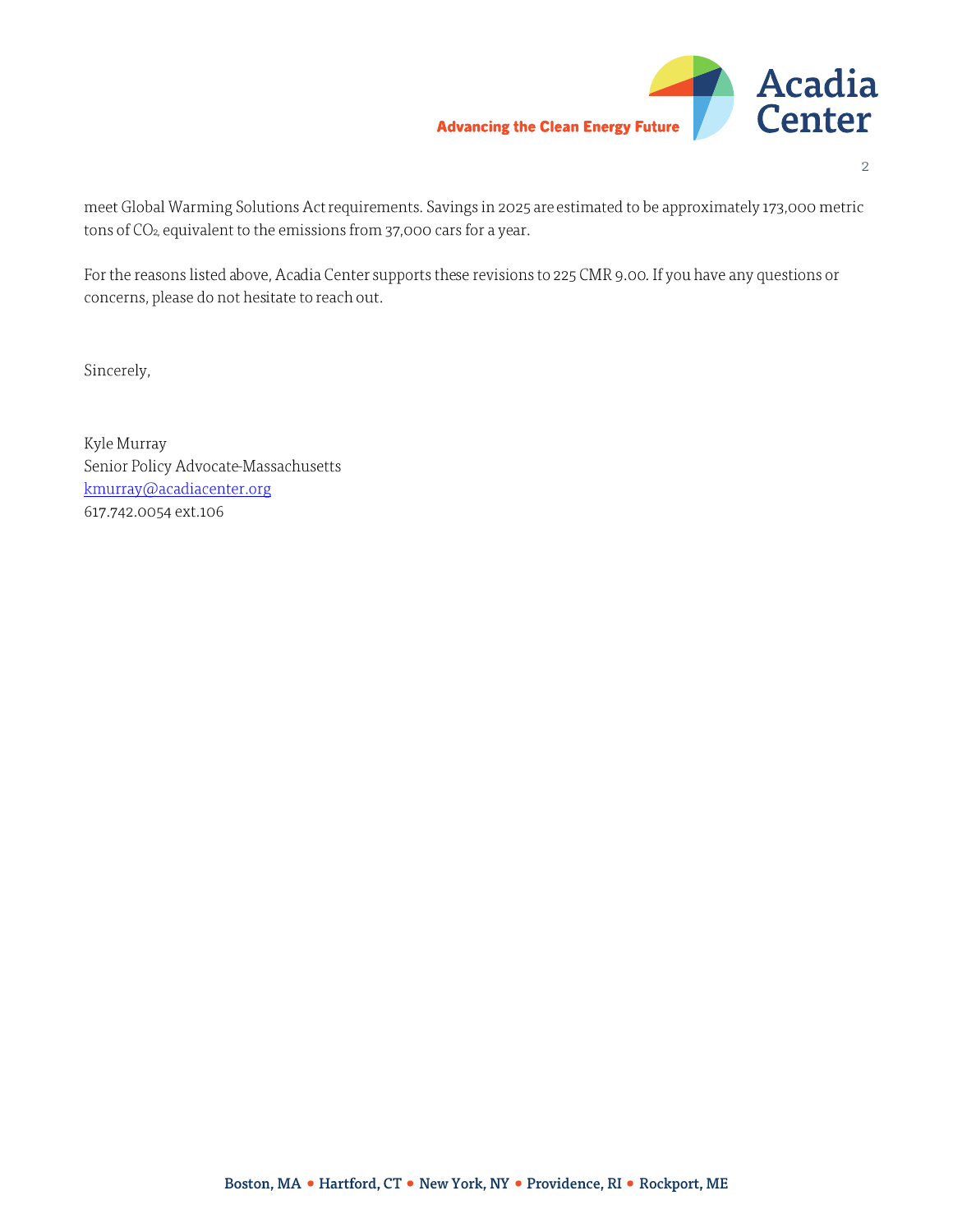## **Huckabee, Jerrylyn (ENE)**

| From:                  | Patrick Nielsen <patrick.nielsen@broan.com></patrick.nielsen@broan.com> |
|------------------------|-------------------------------------------------------------------------|
| Sent:                  | Wednesday, September 8, 2021 6:02 PM                                    |
| To:                    | Huckabee, Jerrylyn (ENE); DOER.ApplianceStandards (ENE)                 |
| Subject:               | RE: Appliance standards rulemaking                                      |
| <b>Follow Up Flag:</b> | Follow up                                                               |
| <b>Flag Status:</b>    | Flagged                                                                 |

CAUTION: This email originated from a sender outside of the Commonwealth of Massachusetts mail system. Do not click on links or open attachments unless you recognize the sender and know the content is safe.

#### Hello Lyn,

I'm also copying the email address recommended in the email from the state yesterday (9/8) that mentions how public comments can be submitted for the draft appliance standards regulations.

Broan-NuTone appreciates the opportunity to comment on these appliance standards.

My comment again is that the ENERGY STAR specification for residential ventilating fans includes other requirements that are not related to the core focus of energy efficiency. For that reason, ASAP many months ago revised the language they are proposing to states as follows:

> In-line residential ventilating fans shall have a fan motor efficacy of no less than 2.8 cubic feet per minute per watt. All other residential ventilating fans shall have a fan motor efficacy of no less than 1.4 cubic feet per minute per watt for airflows less than 90 cubic feet per minute and no less than 2.8 cubic feet per minute per watt for other airflows when tested in accordance with Home Ventilation Institute Publication 916 "HVI Airflow Test Procedure."

All the other states that I am aware of with similar bills (either recently passed or being considered) have revised their language accordingly. Marianne DiMascio with ASAP has been assisting in getting states to revise the language. I believe Marianne is going to be submitting a comment to you on this as well.

A few key reasons for the change:

- One of the other requirements has to do with a maximum allowable sound level. Many consumers desire louder fans as cover/masking noise especially for first floor powder rooms near living rooms, dining rooms, etc. or for water closets off of master bathrooms where other family members may be present.
- The ENERGY STAR specification does not allow any extra features. This excludes products like a new fan with an efficient, special LED light that kills bacteria and many viruses on surfaces in the bathroom. With everyone's heightened awareness of the health of their homes and families, this has been a much-desired feature that they would not be able to purchase. Note that major national builders are adding this fan as standard in their new homes but would have to make an exception for Massachusetts. A comment/proposal will be made to ENERGY STAR to remove this exclusion in the next specification revision but this may be years away. Likewise, fans with built in heaters (likely a desired feature for many in the colder Massachusetts climate) are excluded from the scope of ENERGY STAR and would not be available.
- Manufacturers are generally able to meet the ventilation energy efficiency requirements noted above for a more reasonable price premium to the consumer. Achieving the unnecessary sound requirement would add significantly more to the price of fans.

Please consider a language change for residential ventilation fans to that noted above.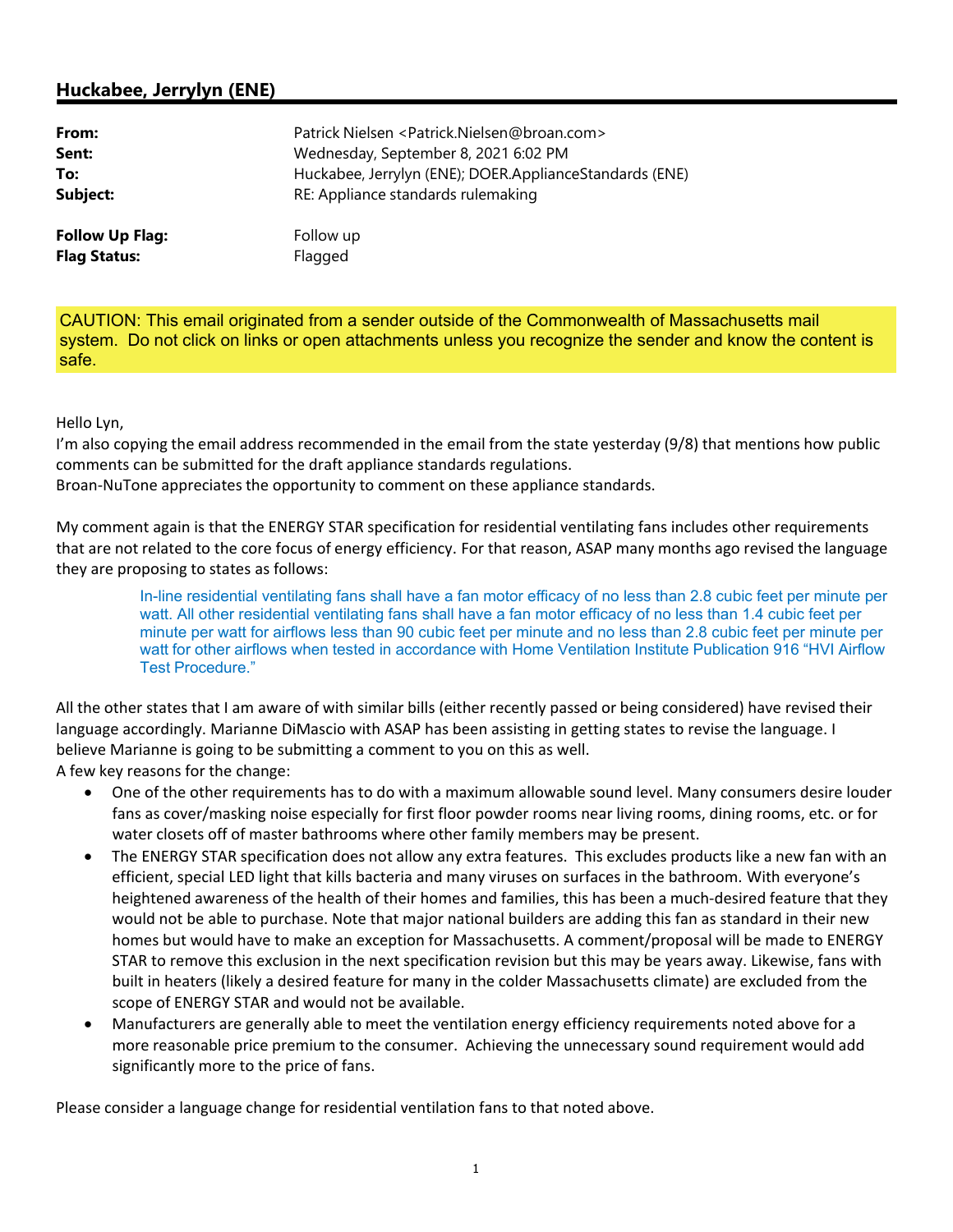Sincerely,

**Patrick Nielsen** | Global Technical Products Manager (262) 673-8534 (office) | (414) 405-2772 (cell) [patrick.nielsen@broan.com](mailto:patrick.nielsen@broan.com) | [www.Broan.com](http://www.broan.com/)

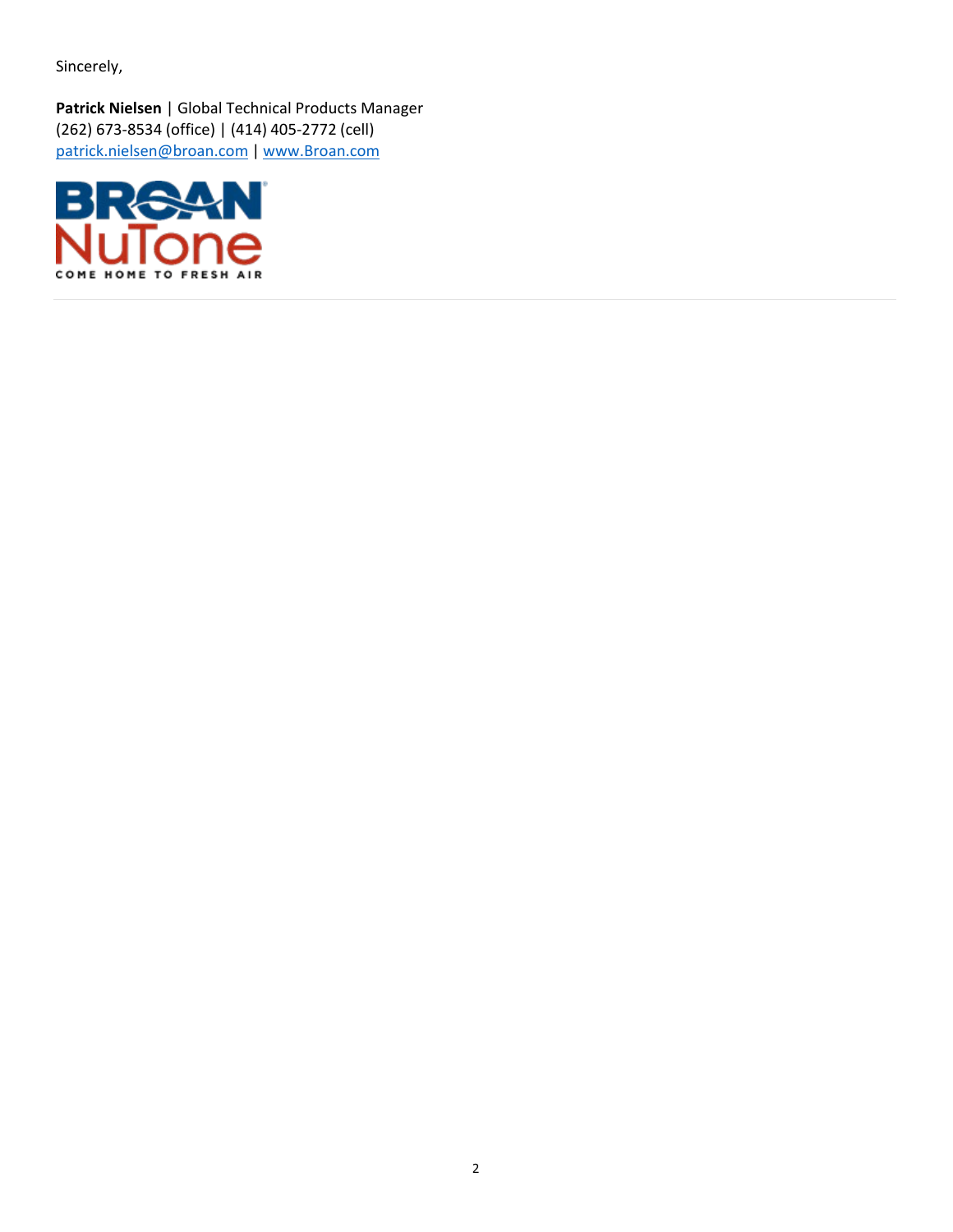

1919 S. Eads St. Arlington, VA 22202 703-907-7600 **CTA.tech** 

September 29, 2021

MA Department of Energy Resources Appliance Standards 100 Cambridge St., Suite 1020 Boston, MA 02114 Via email[: DOER.appliancestandards@mass.gov](mailto:DOER.appliancestandards@mass.gov)

### **Re: Proposed (Draft) Revision – Appliance Energy-Efficiency Standards, Testing and Certification Program (225 CMR 9.00)**

Dear DOER Appliance Standards:

The Consumer Technology Association™ (CTA) respectfully submits these comments regarding the proposed (draft) revisions to the Appliance Energy Efficiency Standards, Testing and Certification Program (225 CMR 9.00). We appreciate the Department of Energy Resources' (DOER's) quick action in response to the passage of [An Act](https://malegislature.gov/Laws/SessionLaws/Acts/2021/Chapter8)  [Creating a Next-Generation Roadmap for Massachusetts Climate Policy](https://malegislature.gov/Laws/SessionLaws/Acts/2021/Chapter8) to update the Commonwealth's Appliance Energy Efficiency Standards. We also appreciated the opportunity to participate in the public hearing held on September 29, 2021.

As North America's largest technology trade association, CTA® is the tech sector. Our members are the world's leading innovators – from startups to global brands – helping support more than 18 million American jobs. For many years, CTA has supported and advanced energy efficiency in consumer technology as part of the industry's broader commitment to environmental sustainability. CTA's members include manufacturers and brand owners of computers and computer monitors subject to the California Energy Commission (CEC) standards and the forthcoming Massachusetts Appliance Energy Efficiency Standards (225 CMR 9.00).

As you may be aware, the CEC recently issued [a Compliance Advisory](https://protect-us.mimecast.com/s/p_2nCrk5ppi8Ng16s7s-UF?domain=gcc02.safelinks.protection.outlook.com) in response to December 9, 2020 CEC adopted amendments to the appliance efficiency regulations to incorporate several new technologies pertaining to computers and computer monitors. The regulations – and thus compliance with the regulations – become effective on December 9, 2021. More details on how the CEC is managing compliance, including voluntary early compliance, can be found in th[e Compliance Advisory.](https://protect-us.mimecast.com/s/p_2nCrk5ppi8Ng16s7s-UF?domain=gcc02.safelinks.protection.outlook.com)

CTA is concerned that the current language in the proposed (draft) revision may not capture the forthcoming changes to California's regulations. The current proposed revision states:

• **9:03(8)**: Computers and computer monitors shall meet the requirements of section 1605.3 of Title 20 of the California Code of Regulations, as in effect on the effective date of this section, as measured in accordance with test methods prescribed in section 1604 of said Title 20 of the California Code of Regulations.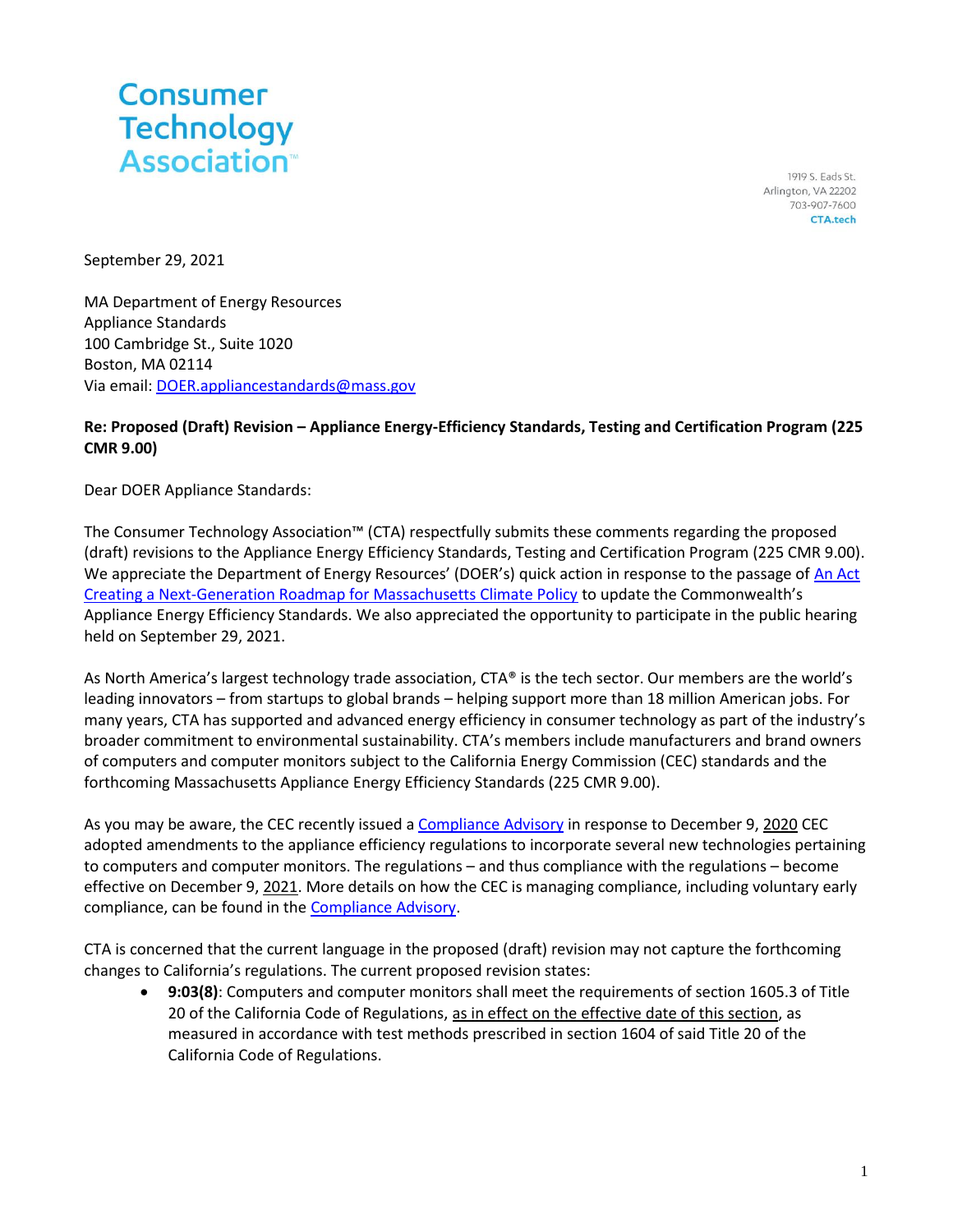Given the "effective date of this section" could be before or after December 9, 2021, CTA suggests the following revision:

• **9:03(8)**: Computers and computer monitors shall meet the requirements of section 1605.3 of Title 20 of the California Code of Regulations, in effect as of December 9, 2021, as measured in accordance with test methods prescribed in section 1604 of said Title 20 of the California Code of Regulations.

Oregon recently proposed similar draft rulemaking language for its energy efficiency standards for computers and computer monitors to maintain consistency with the California regulations.<sup>1</sup> Washington also recently announced it will consider updates to its appliance standards for computers and monitors to reflect the updates to California.<sup>2</sup>

CTA encourages the Commonwealth to make the above revision to maintain consistency with California. Additionally, establishing the dates in the regulatory language will provide industry assurance that the Commonwealth is referencing the most up to date version of California's regulations.

CTA appreciates the opportunity to provide feedback on the proposed (draft) revisions and we look forward to working with DOER on finalize language. If you have any questions, please do not hesitate to contact me.

Sincerely, Katie Reilly

Senior Director, Environmental and Sustainability Policy [kreilly@cta.tech](mailto:kreilly@cta.tech) 703-625-0054

<sup>1</sup> For additional information, visit [https://www.oregon.gov/energy/Get-Involved/Pages/EE-Standards-Rulemaking.aspx.](https://www.oregon.gov/energy/Get-Involved/Pages/EE-Standards-Rulemaking.aspx)

<sup>&</sup>lt;sup>2</sup> For additional information, visit [https://www.commerce.wa.gov/wp-content/uploads/2021/09/WSR-21-19-143.pdf.](https://www.commerce.wa.gov/wp-content/uploads/2021/09/WSR-21-19-143.pdf)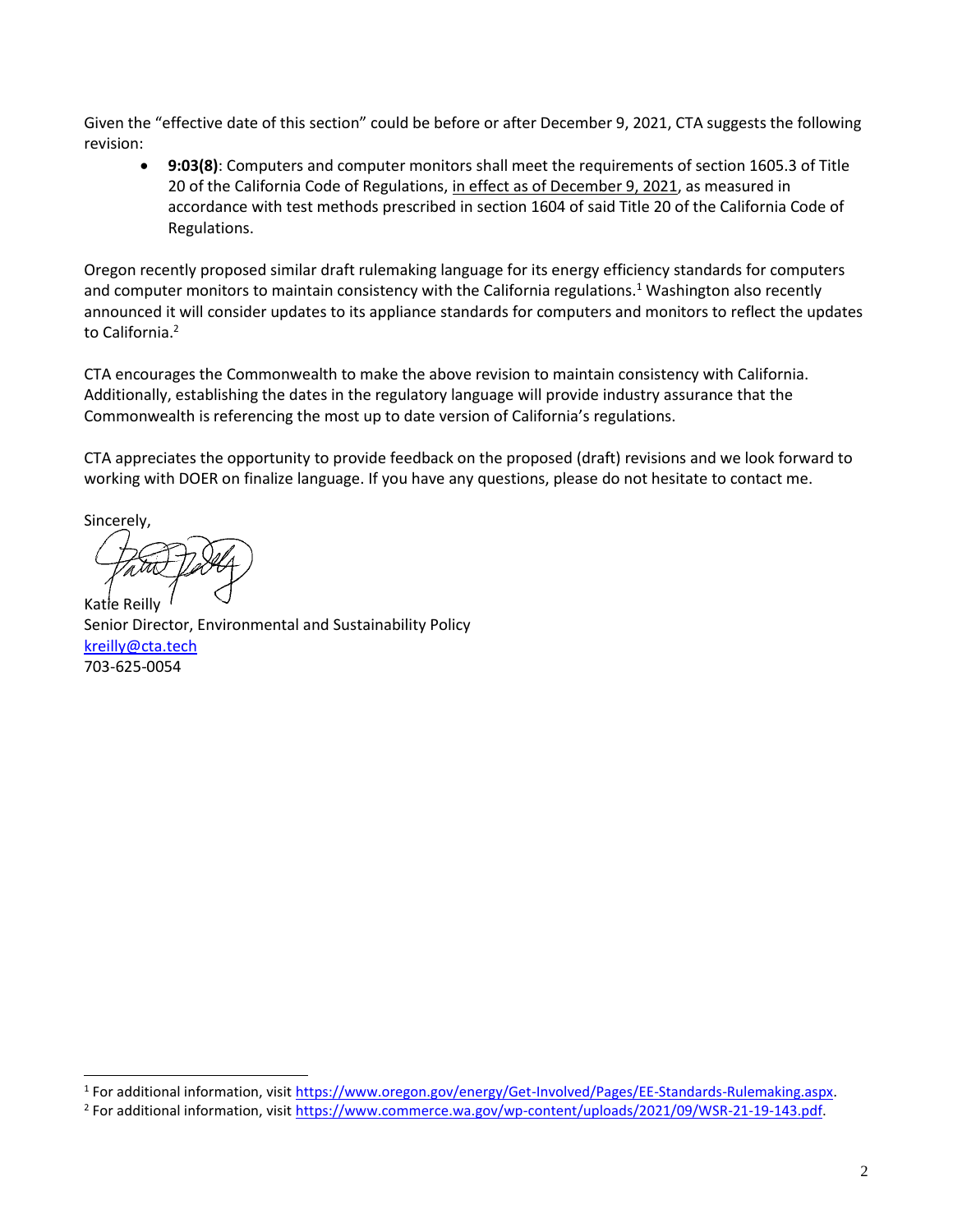



September 29, 2021

Lyn Huckabee Massachusetts Department of Energy Resources 100 Cambridge St., Suite 1020 Boston, MA 02114 [DOER.ApplianceStandards@mass.gov](about:blank)

#### **RE: Massachusetts draft appliance standards regulations at 225 CMR 9**

Dear Ms. Huckabee,

This letter constitutes the comments of the Appliance Standards Awareness Project (ASAP), Green Energy Consumers Alliance, and the National Consumer Law Center (NCLC) regarding the Massachusetts Department of Energy Resources (DOER) draft appliance standards regulations at 225 CMR 9. We appreciate the opportunity to provide input to the Department.

We appreciate DOER's work on the appliance standards rulemaking and generally support DOER's draft regulations. We have a couple of recommendations as follows:

**Commercial fryer definition:** To clarify that the definition below refers to electric fryers, replace the first "**such as**" with "**for**". Similarly, to clarify that the definition below refers to gas fryers, replace the second "**such as**" with "**for"**.

"Commercial Fryer, an appliance, including a cooking vessel, in which oil is placed to such a depth that the cooking food is essentially supported by displacement of the cooking fluid rather than by the bottom of the vessel and heat is delivered to the cooking fluid by means of an immersed electric element of band-wrapped vessel, such as for electric fryers, or by heat transfer from gas burners through either the walls of the fryer or through tube passing through the cooking fluid, such as for gas fryers."

**Residential ventilating fan standards:** The process to adopt appliance standards spanned two legislative sessions. During that multi-year process, the ventilating fan industry provided us with new information on the cost-effectiveness of certain products for consumers. Based on the new information, we changed our recommendations for the standard, but the legislature was unable to make those changes. We support the changes that the industry plans to recommend in their comments.